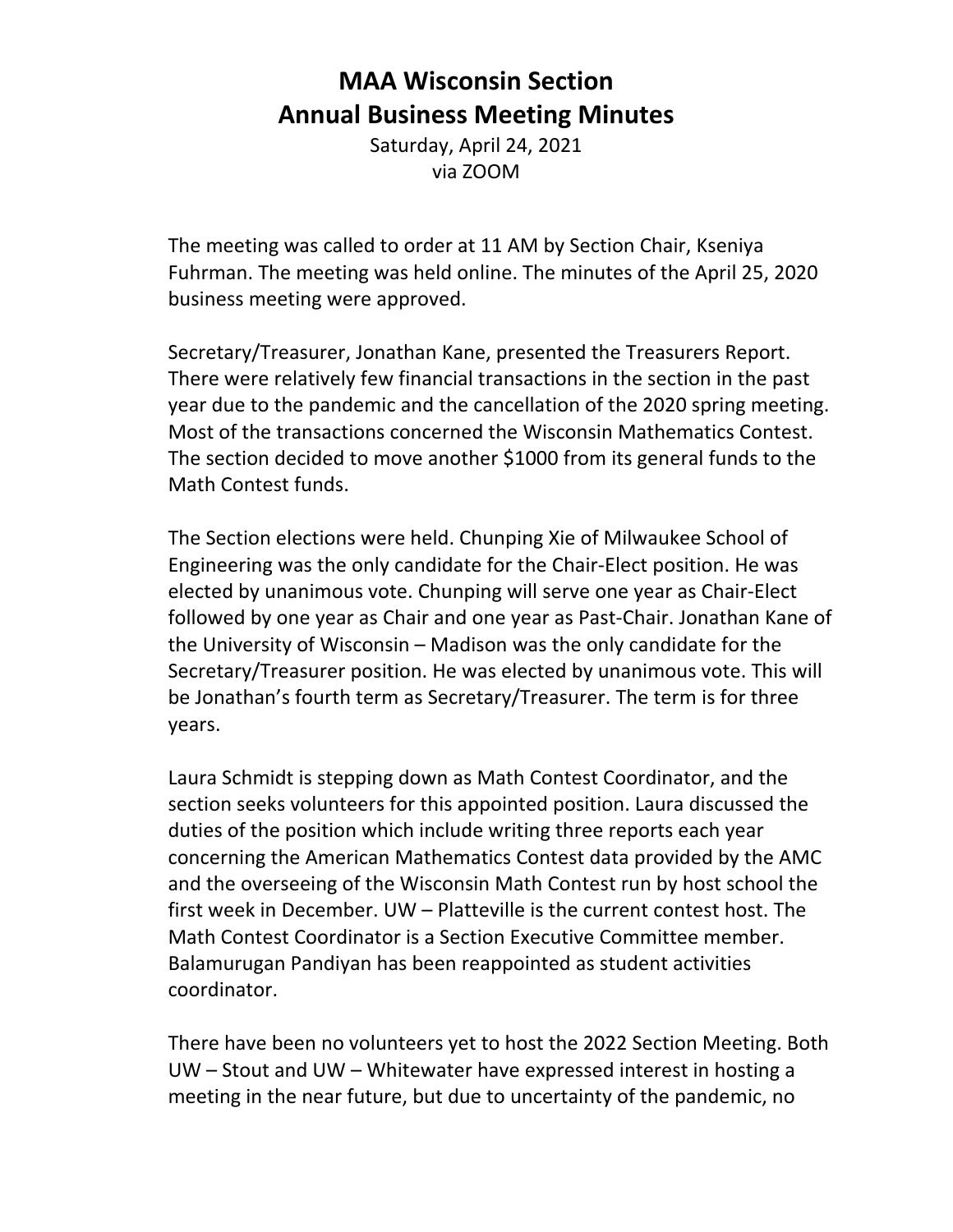institution seems willing to commit to holding a conference in 2022. If no host steps forward soon, the meeting in 2022 will again be held virtually.

Lisa Marano from West Chester University was MAA Section Visitor and commented about her observations of our Wisconsin Section Meeting. In particular, she likes the way the section highlights speakers who are members of Section NExT and that student speakers have faculty sponsors. She noted the collegiality and kindness shown at our business meetings and pointed out that our contest coordinator's connection to AMC was not done by other sections.

Section Representative, Thomas Drucker, presented a report about MAA activities. It began by highlighting the MAA Mission and Vision statements. It noted the main aims of the MAA including MAA Connect for keeping members in touch with the MAA and each other, the Section NExT programs, the revision of the section speaker programs, the AMC, new member benefits, and MAA Awards. This year MathFest becomes the national MAA meeting as it will no longer be a sponsor of the Joint Mathematics Meetings. MAA Membership categories now include life members and retired members. MAA publications (now handled by the American Mathematical Society) include MAA FOCUS. Departmental memberships make it easy to grant student memberships, and graduating students will now get a discount for first couple years after graduation. In addition to section visitors, each section will now be eligible for speakers from the Polya Lecture Series, the National Association of Mathematicians (NAM) series, and the Association for Women in Mathematics (AWM) series on a three-year rotating schedule.

Student Contests Coordinator, Laura Schmidt, delivered the Student Contest Report. There was lower participation in the AMC contests this year, but for the sixth year in a row, Wisconsin students ranked higher than the national average in the AMC 8 contest, but Wisconsin students ranked lower than the national average in the AMC 10/12 contests. The state had three qualifiers for the USA(J)MO.

Student Activities Coordinator, Balamurugan Pandiyan, delivered the Student Activities Report. In spite of being virtual, the Section Meeting included a Missing Values Contest for the 29 students registered for the meeting. Four students are participating in this contest. Bala suggested that there be a virtual math club for undergraduate students from around the state.